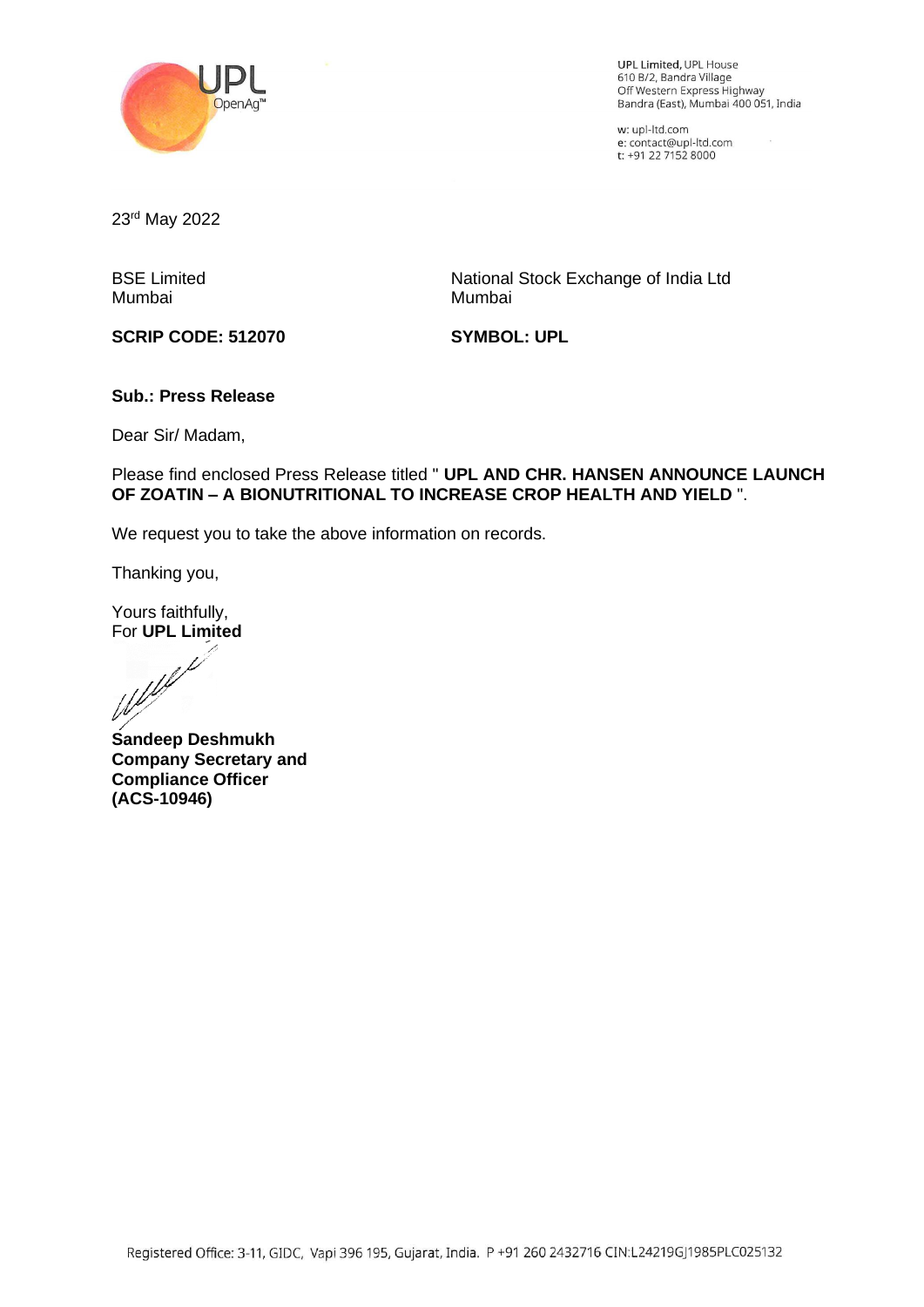

# **UPL AND CHR. HANSEN ANNOUNCE LAUNCH OF ZOATIN – A BIONUTRITIONAL TO INCREASE CROP HEALTH AND YIELD**

- *ZOATIN is the first product from UPL's global partnership with Chr. Hansen to develop microbial biosolutions, exemplifying UPL's OpenAg® network's commitment to collaboration*
- *ZOATIN is part of the comprehensive portfolio of biosolutions housed by UPL's Natural Plant Protection (NPP)*
- *ZOATIN is a naturally derived biosolution to improve crop health, overcome biotic and abiotic stress and reduce environmental impacts by facilitating plant phosphorous uptake and utilisation.*

**London, UK, 23 May 2022 -** [UPL Ltd.](http://upl-ltd.com/) ( NSE: UPL, BSE: 512070, LSE GDR: UPLL) ('UPL'), a global provider of sustainable agriculture solutions, today announced the launch of ZOATIN, a new biosolution that effectively facilitates plant uptake and utilisation of phosphorus to improve crop health and yield. ZOATIN is the first product launched as part of UPL's partnership with global bioscience company Chr. Hansen to develop microbial biosolutions that will help growers around the world fight pests and diseases, and sustainably improve crop quality and yields.

ZOATIN is a bacterial-based technology that works by solubilising otherwise unavailable forms of phosphorous in the soil to improve the ability of crops to take up and utilise the nutrient for maximum yield and improved crop health. Extensive trials have shown that the application of ZOATIN directly contributes to optimal root development and improved crop resilience against biotic and abiotic stresses such as drought, while also increasing water use efficiency.

ZOATIN is part of the comprehensive portfolio of biosolutions housed by UPL's Natural Plant Protection (NPP). It can be applied to a range of crops including maize, rice, potatoes, pulses and a variety of vegetables using in-furrow, seedling drench or drip irrigation application at the time of seeding. It can be integrated with other crop solutions for improved crop yield, quality and grower profitability.

Mike Frank, President and COO at UPL, said: "We're proud to collaborate with the innovative team at Chr. Hansen to introduce the first product of this strategic partnership as part of our OpenAg purpose. ZOATIN has proven to effectively grow healthier crops, it also provides environmental benefits by ensuring phosphate fertilisers are used more efficiently by crops, thus reducing nutrient waste. This can help to reduce the adverse impacts that phosphate fertilisers can have on water sources."

Kim Müller Christensen, SVP Animal and Plant Health and Nutrition at Chr. Hansen, said: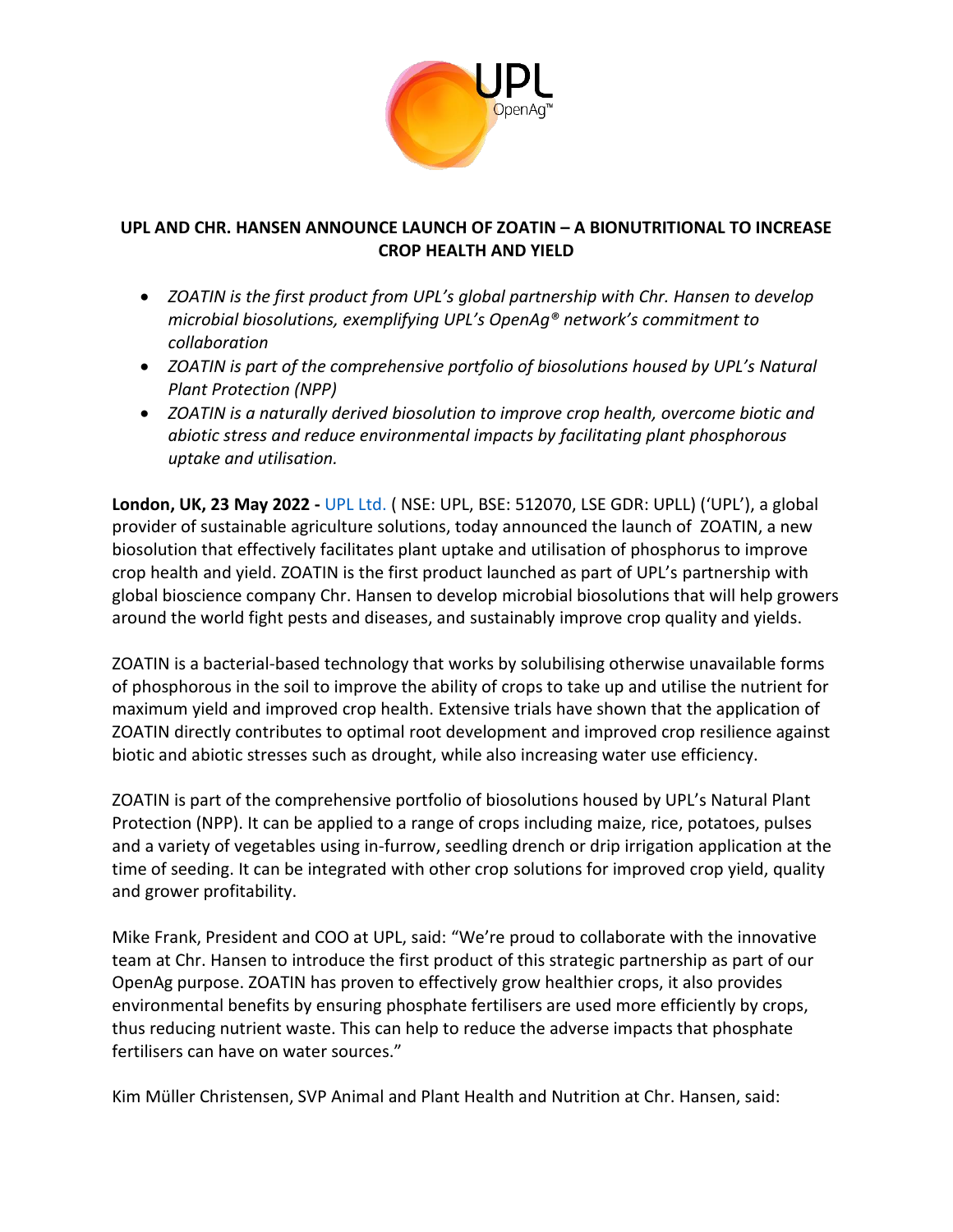"Since Chr. Hansen and UPL announced a strategic collaboration, the teams have been working on bringing more sustainable solutions to farmers globally. The launch of ZOATIN in India is the first output of this collaboration, in which we are building a strong portfolio within biopesticides, biostimulants and bionutritionals."

The collaboration between UPL and Chr. Hansen was first announced in October 2021. Through the partnership, UPL is using its global presence to undertake research and identify opportunities and product concepts to address farmers' needs. From these insights, Chr. Hansen is designing biological products based on their microbial capabilities that UPL will register and commercialise via its extensive global distribution network.

ENDS

### **Media Contacts:**

Reina Roets Global Head of Marketing Communications UPL Ltd. [Reina.roets@upl-ltd.com](mailto:Reina.roets@upl-ltd.com)

Radhika Arora Head of Investor Relations UPL Ltd. [Radhika.Arora@up-ltd.com](mailto:Radhika.Arora@up-ltd.com)

### **ABOUT UPL**

UPL Ltd. (NSE: UPL & BSE: 512070) is a global provider of sustainable agriculture products and solutions, with annual revenue exceeding \$5.2 billion. We are a purpose-led company. Through OpenAg®, UPL is focused on accelerating progress for the food system. We are building a network that is reimagining sustainability, redefining the way an entire industry thinks and works – open to fresh ideas, innovation and new answers as we strive towards our mission to make every single food product more sustainable. As one of the largest agriculture solutions companies worldwide, our robust portfolio consists of biologicals and traditional crop protection solutions with more than 14,000 registrations. We are present in more than 130 countries, represented by more than 10,000 colleagues globally. For more information about our integrated portfolio of solutions across the food value chain including seeds, post-harvest, as well as physical and digital services, please visit [upl-ltd.com](https://www.upl-ltd.com/) and follow us on [LinkedIn,](https://www.linkedin.com/company/upl-ltd/) [Twitter,](https://twitter.com/uplltd) [Instagram](https://www.instagram.com/upl_global/) and [Facebook.](https://www.facebook.com/UPLGlobal/)

## **About Chr. Hansen**

Chr. Hansen is a global, differentiated bioscience company that develops natural ingredient solutions for the food, nutritional, pharmaceutical and agricultural industries. At Chr. Hansen we are uniquely positioned to drive positive change through microbial solutions. We have